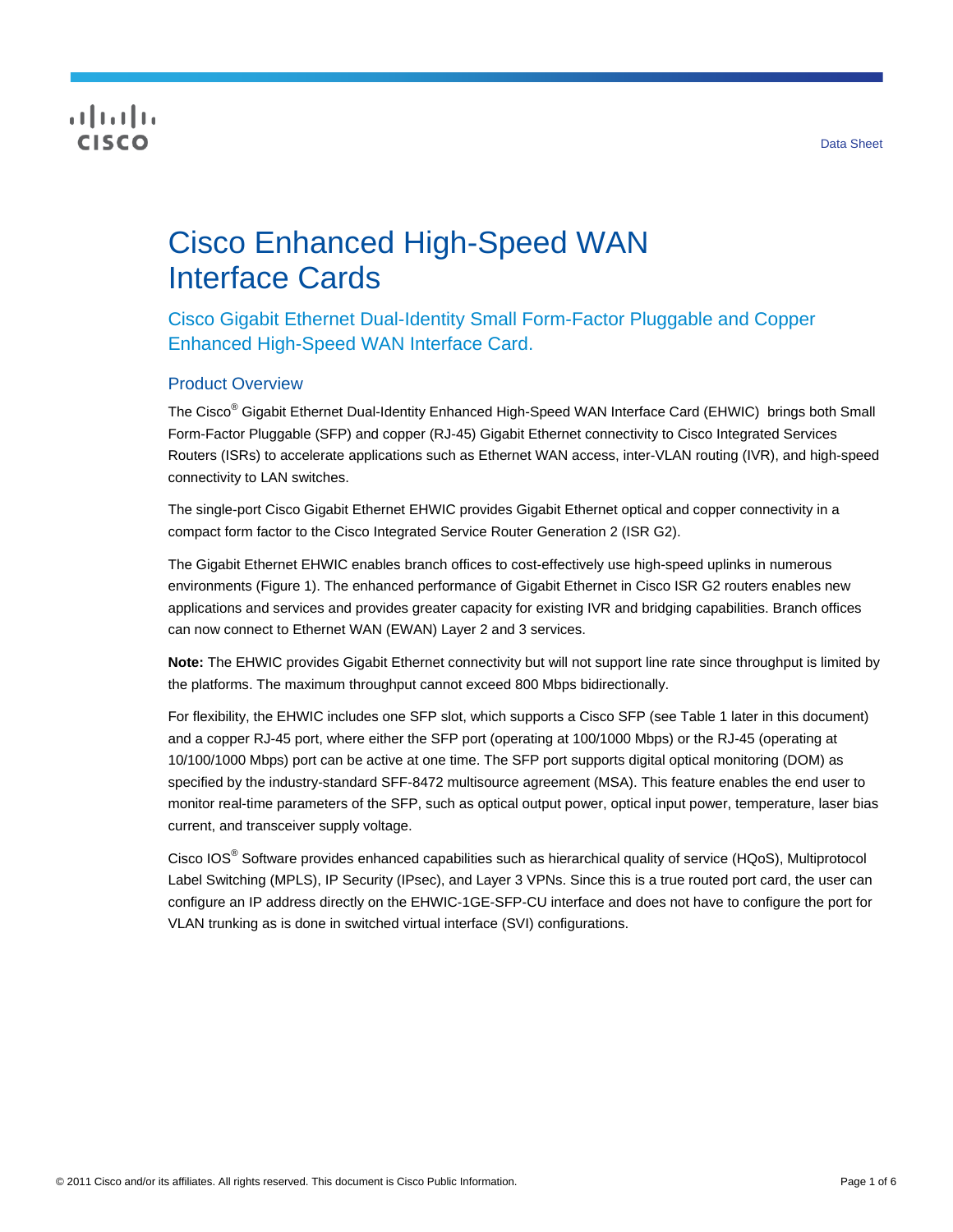

#### **Figure 1.** Cisco Gigabit Ethernet EHWIC-1GE-SFP-CU

### Gigabit Ethernet Applications

Figure 2 shows an ISR G2 with two EHWICs: one connected to the branch-office LAN, and one connected to an EWAN service. On the LAN side, the card can run multiple VLANs to segregate LAN networks. On the EWAN side, it can segregate traffic using multiple VPN types. Cisco IOS Software enables HQoS applications such as traffic shaping and Network-Based Application Recognition (NBAR). As with VLAN trunking, this configuration is well suited for situations in which fiber connectivity is desirable while providing the flexibility of an RJ-45 copper connection.

**Figure 2.** Ethernet WAN



# Main Features

#### QoS Features

- Weighted Random Early Detection (WRED)
- Precedence setting and mapping (IEEE 802.1p)
- Committed access rate (CAR)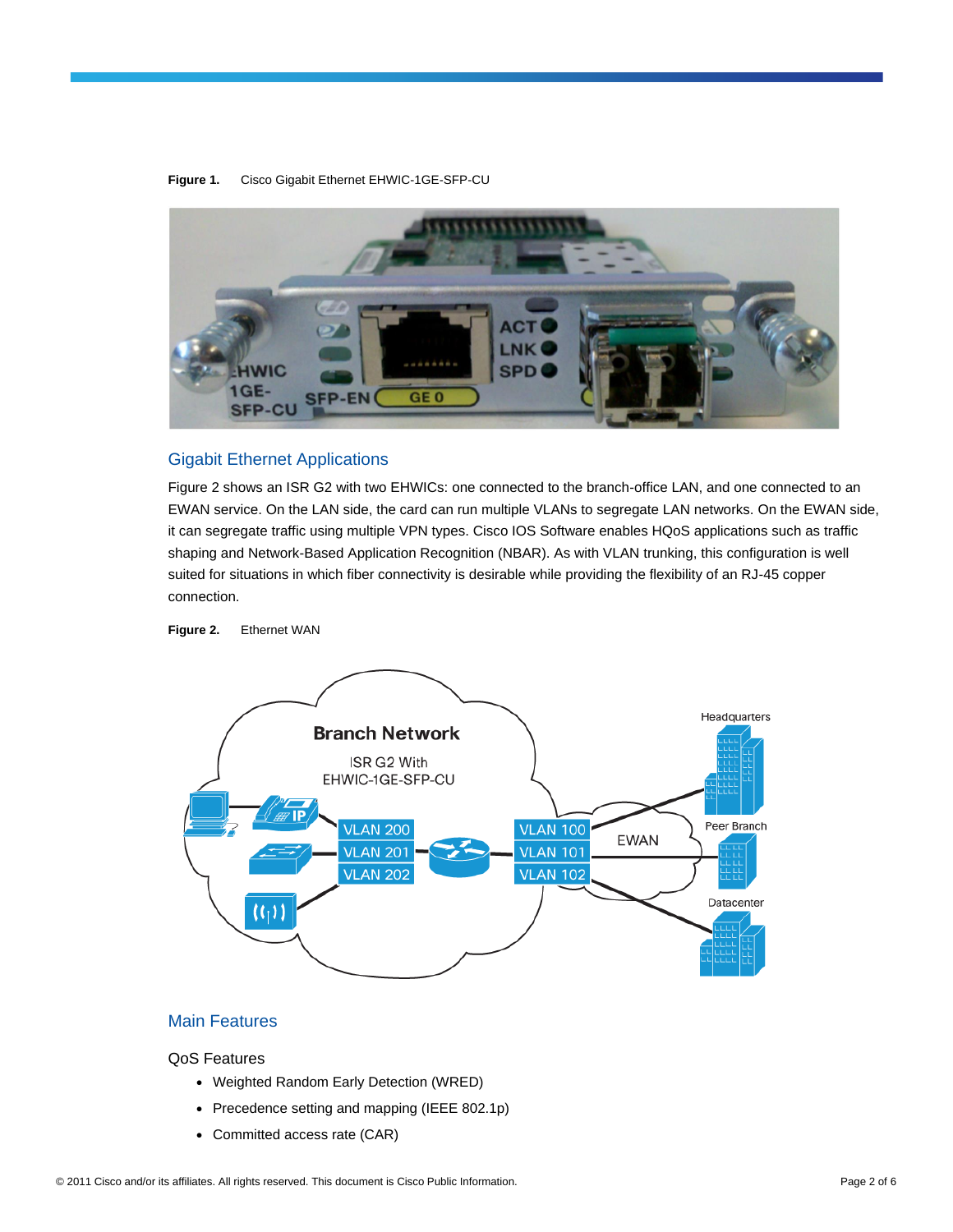- Access control lists (ACLs)
- MAC address filtering
- Extended ACLs
- Voice and remaining QoS features, per platform and per Cisco IOS Software release
- HQoS

#### Ethernet Specifications

- Support for the same Ethernet features as supported on the ISR G2 on-board Ethernet ports
- Gigabit Ethernet IEEE 802.3z, IEEE 802.3x, and IEEE 802.3ab
- IEEE802.3 with IEEE802.2 Service Advertising Protocol (SAP)
- IEEE802.3 with IEEE802.2 and Subnetwork Access Protocol (SNAP)
- IEEE 802.1p priority
- IEEE 802.1Q VLAN tagging
- Flow control (IEEE 802.3x)
- Gigabit EtherChannel for link redundancy
- DOM: SFF-8472

#### Network Management Features

- Simple Network Management Protocol (SNMP) support
- Remote Monitoring (RMON) support
- Cisco NetFlow accounting
- IP service-level agreement (IP-SLA)

#### Additional Features

- Jumbo frame support for up to 9576 bytes
- Cisco Group Management Protocol (GMP) and Internet Group Management Protocol (IGMP) for multicasting
- High availability, supporting Hot Standby Router Protocol (HSRP), Virtual Router Redundancy Protocol (VRRP), and Gateway Load-Balancing Protocol (GLBP)
- Hot insertion and removal for SFPs on all platforms
- Media or SFP type display through a command-line interface (CLI)
- No connection to the ISR G2 router's Multi-Gigabit Fabric (MGF)

#### Agency Approvals

- UL 60950-1, 2nd edition
- $\bullet$  CAN/CSA C22.2 No. 60950-1, 2nd edition
- $\bullet$  EN 60950-1, 2nd edition
- CB to IEC 60950-1, 2nd edition with all group differences and national deviations

#### Emissions

● FCC Part 15 Class A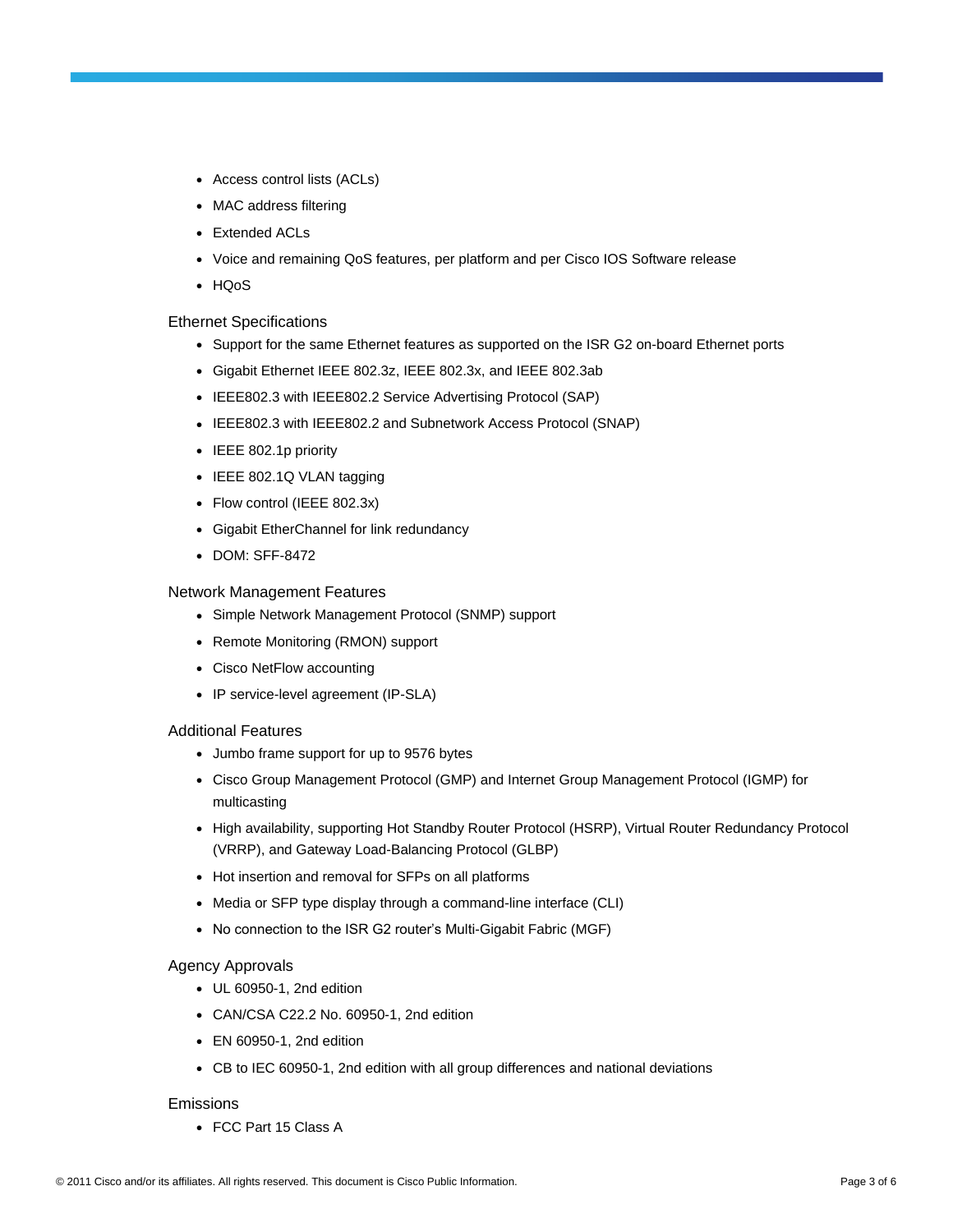- ICES-003 Class A
- EN55022 Class A
- CISPR22 Class A
- AS/NZS 3548 Class A
- VCCI Class A
- EN 300386
- EN61000-3-3
- EN61000-3-2

# **Specifications**

Physical Specifications

- Single-wide EHWIC, with no slot restrictions
- Dimensions  $(H \times W \times D)$ : 0.8 x 3.1 x 4.8 in. (2.1 x 7.9 x 12.2 cm)

#### Environmental Specifications

- Operating temperature: 32 to 104°F (0 to 40°C)
- Storage temperature:  $-4$  to 149°F ( $-20$  to 65°C)
- Relative humidity: 10 to 90 percent, noncondensing

# Ordering Information

Table 1 presents part numbers and descriptions for the Cisco Gigabit Ethernet EHWIC.

| Table 1. | Cisco Gigabit Ethernet EHWIC Product Part Numbers and Descriptions |  |
|----------|--------------------------------------------------------------------|--|
|----------|--------------------------------------------------------------------|--|

| <b>Part Number</b>   | <b>Description</b>                                       |
|----------------------|----------------------------------------------------------|
| EHWIC-1GE-SFP-CU     | Enhanced HWIC, Dual Mode 1 port SFP/Copper               |
| <b>Standard SFPs</b> |                                                          |
| GLC-LH-SM=           | GE SFP, LC connector LX/LH transceiver                   |
| GLC-SX-MM=           | GE SFP, LC connector SX transceiver                      |
| GLC-ZX-SM=           | 1000BASE-ZX SFP                                          |
| $GLC-T=$             | 1000BASE-T SFP                                           |
| $GLC-BX-D=$          | 1000BASE-BX SFP, 1490NM                                  |
| $GLC-BX-U=$          | 1000BASE-BX SFP, 1310NM                                  |
| $GLC$ -FE-100FX=     | 100BASE-FX SFP for FE port                               |
| $GLC$ -FE-100LX=     | 100BASE-LX SFP for FE port                               |
| GLC-FE-100EX         | 100BASE-EX SFP for FE port                               |
| GLC-FE-100ZX         | 100BASE-XX SFP for FE port                               |
| GLC-FE-100BX-U=      | 100BASE-BX10-U SFP                                       |
| $GLC$ -FE-100BX-D=   | 100BASE-BX10-D SFP                                       |
| $GLC$ -GE-100 $FX =$ | 100BASE-FX SFP for GE SFP port on 3750, 3560, 2970, 2960 |
| <b>CWDM SFPs</b>     |                                                          |
| CWDM-SFP-1470=       | CWDM 1470 NM SFP Gigabit Ethernet and 1G/2G FC           |
| CWDM-SFP-1490=       | CWDM 1490 NM SFP Gigabit Ethernet and 1G/2G FC           |
| $CWDM-SFP-1510=$     | CWDM 1510 NM SFP Gigabit Ethernet and 1G/2G FC           |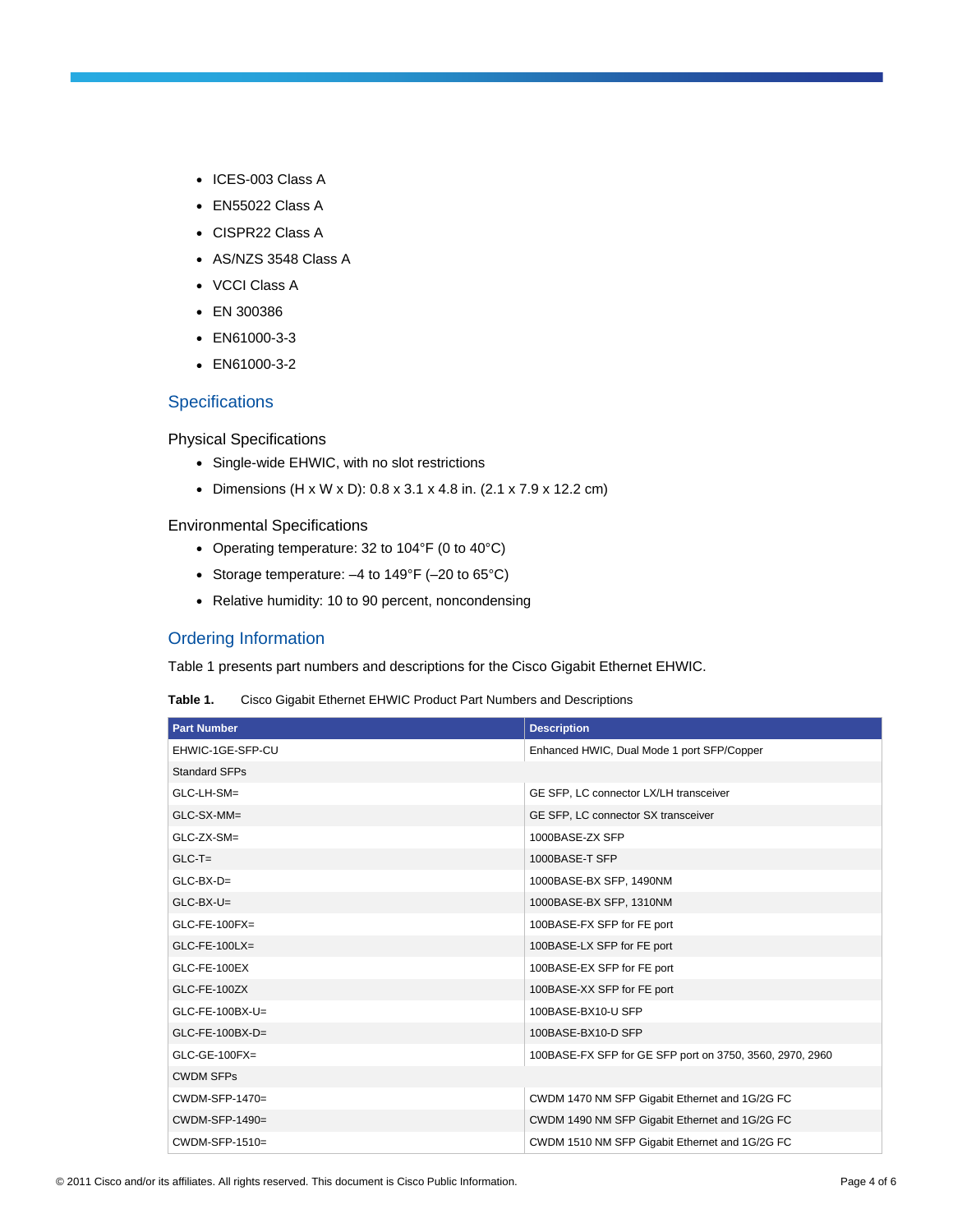| <b>Part Number</b> | <b>Description</b>                             |
|--------------------|------------------------------------------------|
| CWDM-SFP-1530=     | CWDM 1530 NM SFP Gigabit Ethernet and 1G/2G FC |
| CWDM-SFP-1550=     | CWDM 1550 NM SFP Gigabit Ethernet and 1G/2G FC |
| CWDM-SFP-1570=     | CWDM 1570 NM SFP Gigabit Ethernet and 1G/2G FC |
| CWDM-SFP-1590=     | CWDM 1590 NM SFP Gigabit Ethernet and 1G/2G FC |
| $CWDM-SFP-1610=$   | CWDM 1610 NM SFP Gigabit Ethernet and 1G/2G FC |
| <b>DWDM SFPs</b>   |                                                |
| DWDM-SFP-3033=     | DWDM SFP 1530.33 nm SFP (100 GHz ITU grid)     |
| DWDM-SFP-3112=     | DWDM SFP 1531.12 nm SFP (100 GHz ITU grid)     |
| DWDM-SFP-3190=     | DWDM SFP 1531.90 nm SFP (100 GHz ITU grid)     |
| DWDM-SFP-3268=     | DWDM SFP 1532.68 nm SFP (100 GHz ITU grid)     |
| $DWDM-SFP-3346=$   | DWDM SFP 1533.47 nm SFP (100 GHz ITU grid)     |
| $DWDM-SFP-3425=$   | DWDM SFP 1534.25 nm SFP (100 GHz ITU grid)     |
| $DWDM-SFP-3504=$   | DWDM SFP 1535.04 nm SFP (100 GHz ITU grid)     |
| $DWDM-SFP-3582=$   | DWDM SFP 1535.82 nm SFP (100 GHz ITU grid)     |
| $DWDM-SFP-3661=$   | DWDM SFP 1536.61 nm SFP (100 GHz ITU grid)     |
| DWDM-SFP-3739=     | DWDM SFP 1537.40nm SFP (100 GHz ITU grid)      |
| $DWDM-SFP-3819=$   | DWDM SFP 1538.19 nm SFP (100 GHz ITU grid)     |
| DWDM-SFP-3898=     | DWDM SFP 1538.98 nm SFP (100 GHz ITU grid)     |
| $DWDM-SFP-3977=$   | DWDM SFP 1539.77 nm SFP (100 GHz ITU grid)     |
| $DWDM-SFP-4056=$   | DWDM SFP 1540.56 nm SFP (100 GHz ITU grid)     |
| $DWDM-SFP-4134=$   | DWDM SFP 1541.35nm SFP (100 GHz ITU grid)      |
| $DWDM-SFP-4214=$   | DWDM SFP 1542.14 nm SFP (100 GHz ITU grid)     |
| $DWDM-SFP-4294=$   | DWDM SFP 1542.94 nm SFP (100 GHz ITU grid)     |

# Software Support

Table 2 lists the minimum software requirements for the Cisco Gigabit Ethernet EHWIC.

**Table 2.** Minimum Cisco IOS Software Requirements for Cisco Gigabit Ethernet EHWIC

| <b>Supported Platforms</b> | Minimum Cisco IOS Software Image |
|----------------------------|----------------------------------|
| Cisco 3945E ISR            | Release 15.1(4)M                 |
| Cisco 3925E ISR            | Release 15.1(4)M                 |
| Cisco 3945 ISR             | Release 15.1(4)M                 |
| Cisco 3925 ISR             | Release 15.1(4)M                 |
| Cisco 2951 ISR             | Release 15.1(4)M                 |
| Cisco 2921 ISR             | Release 15.1(4)M                 |
| Cisco 2911 ISR             | Release 15.1(4)M                 |
| Cisco 2901 ISR             | Release 15.1(4)M                 |
| Cisco 1941W ISR            | Release 15.1(4)M                 |
| Cisco 1941 ISR             | Release 15.1(4)M                 |
| Cisco 1921 ISR             | Release 15.1(4)M                 |

# Platform Support

Table 3 lists the number of modules supported by various Cisco routers.